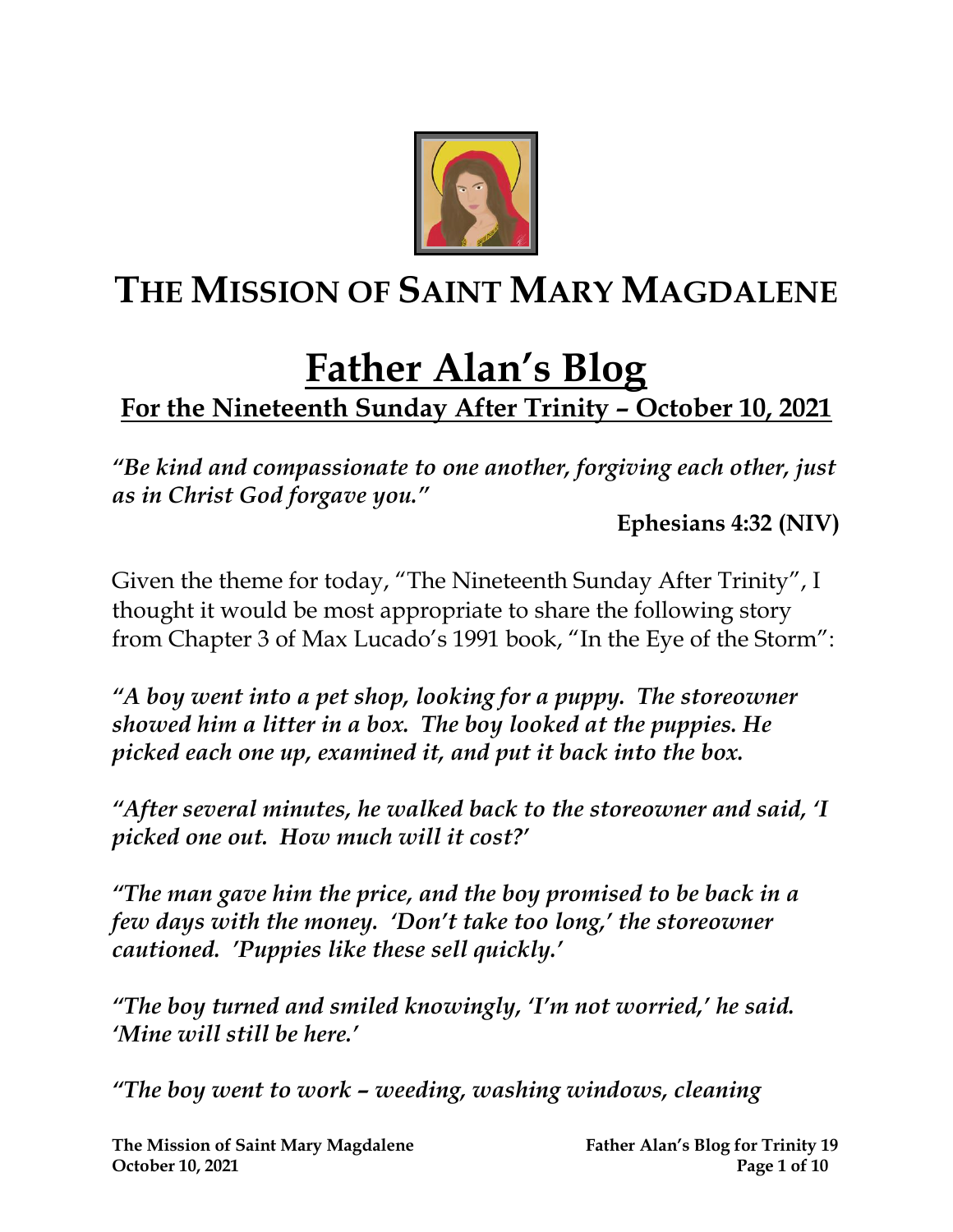*yards. He worked hard and he saved his money. When he had enough for the puppy, he returned to the store.* 

*"He walked up to the counter and laid down a pocketful of wadded bills. The storeowner sorted and counted the cash. After verifying the amount, he smiled at the boy and said, 'All right, son, you can go get your puppy.'*

*"The boy reached into the back of the box, pulled out a skinny dog with a limp leg, and started to leave.* 

*"The storeowner stopped him.*

*"'Don't take that puppy,' he objected. 'He's crippled. He can't play. He'll never run with you. He can't fetch. Get one of the healthy pups.'*

*"'No thank you sir,' the boy replied. 'This is exactly the kind of dog I've been looking for.'*

*"As the boy turned to leave, the storeowner started to speak but remained silent. Suddenly he understood. For extending from the bottom of the boy's trousers was a brace – a brace for his crippled leg.*

*"Why did the boy want the dog? Because he knew how it felt. And he knew it was very special.*

*"What did Jesus know that enabled Him to do what He did? He knew how people felt, and He knew that they were special.*

*"I hope you never forget that."*



And Jesus asks for the same understanding, and compassion, and love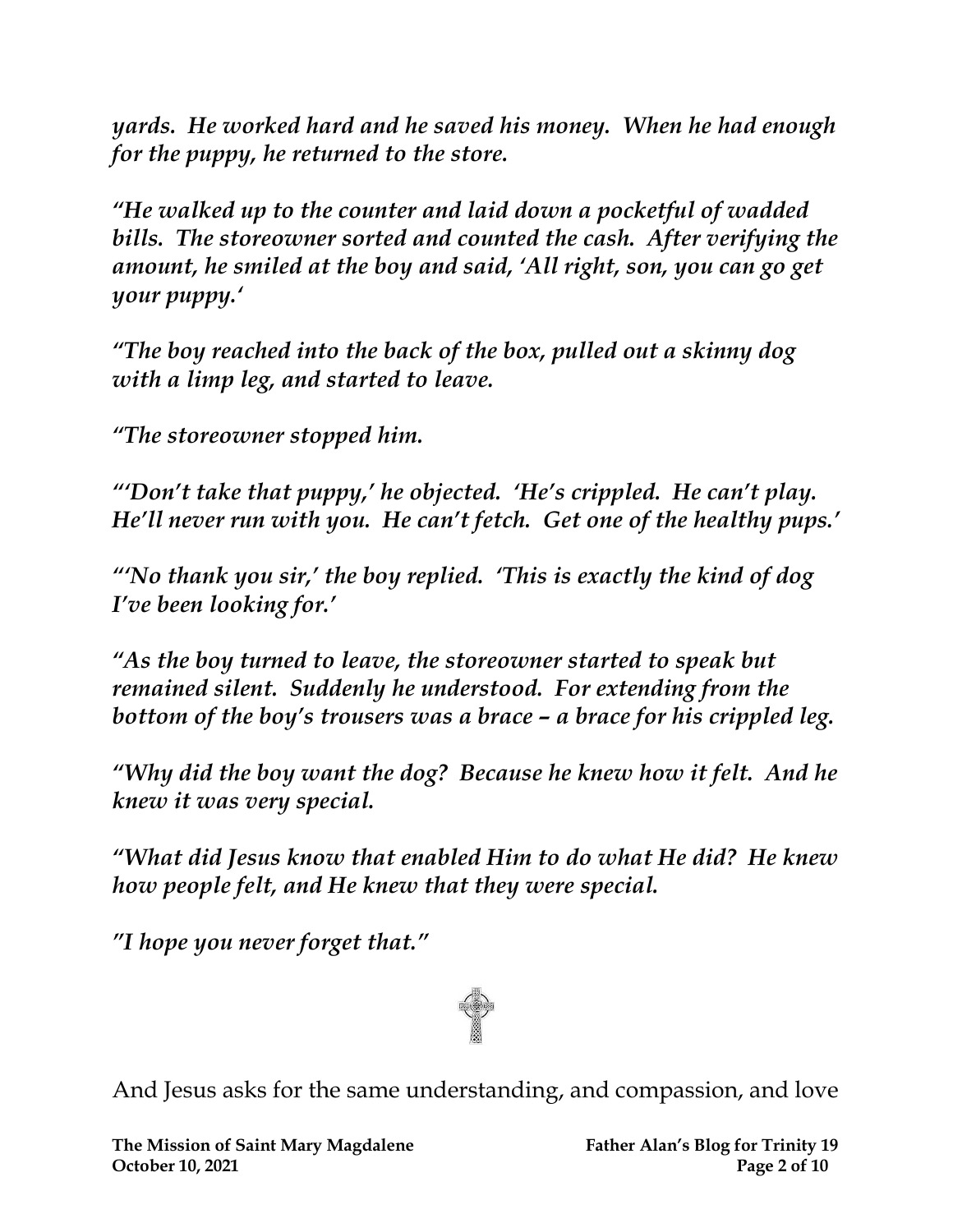from His "One, Holy, Catholic, and Apostolic" Church.

Something I read a while ago:

### **"We make a living by what we get. We make a life by what we give."**

The first part, "We make a living by what we get", is self-explanatory. Nevertheless, it's the second part, "We make a life by what we give", that's had me pondering its significance since the very first moment I laid eyes on it. Because it is so very true: We DO make a life by what we give. Actually, we make **two lives**:

#### **someone else's (that is, the** *recipient* **of our gift); and (get this)** *our own***.**

So, please take note:

What we give has the power to change lives – ours included – for good **or for evil**. In other words, we can, literally, either make or break lives. Unfortunately, we can (and all-too-often do) give "gifts" to one another that are not particularly good to receive – as they cause intentional pain, and injury, and suffering.



Case in point:

One Sunday morning, a young couple came – for the first time – to a church. While they sat quietly praying before the service began, they were interrupted by two other people – who were 35-year members of the congregation – and told to move, as the young couple was sitting in "their pew." Embarrassed, the young couple got up, walked out of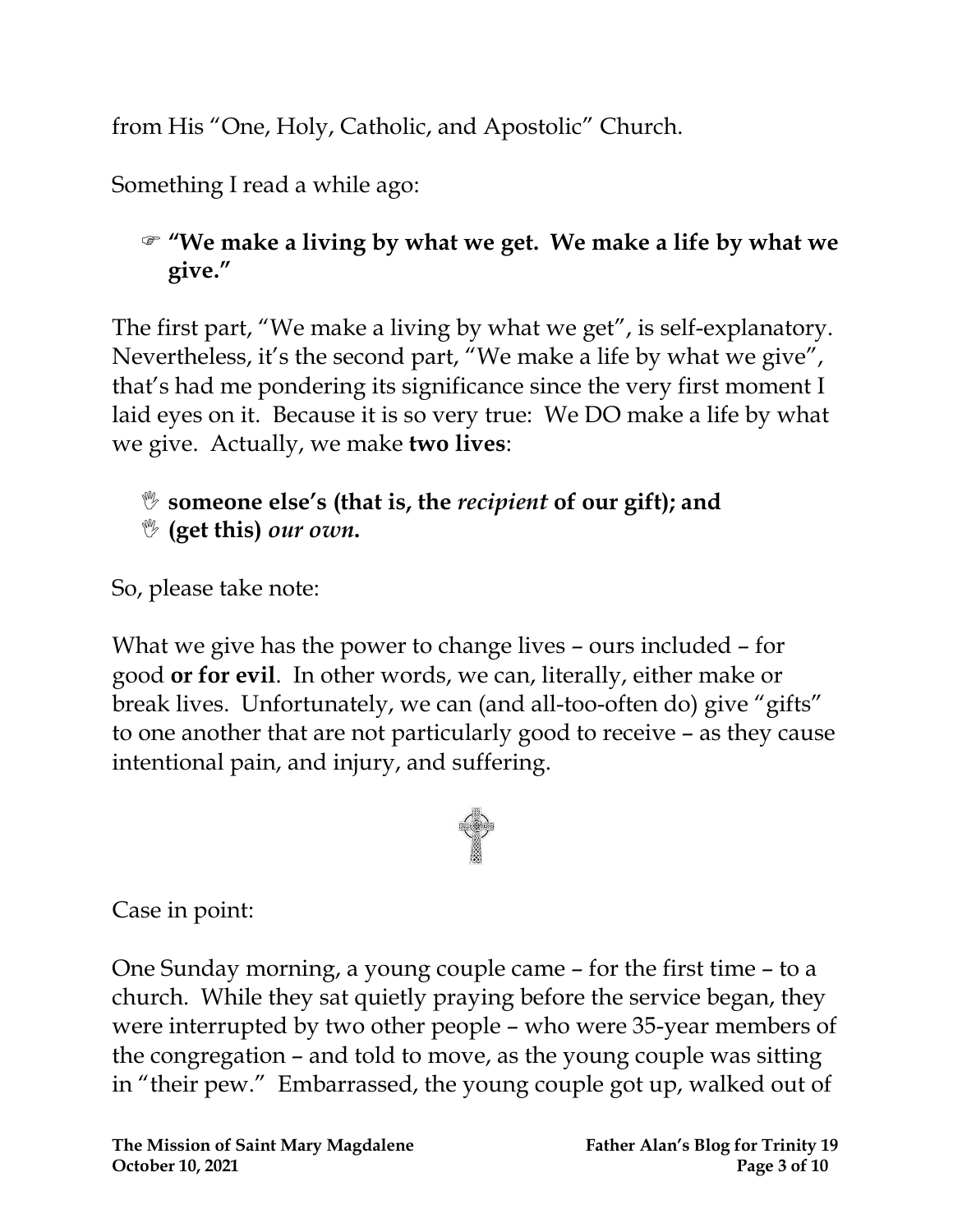the church, and **never came back**.

And who could blame them?!?

Imagine: **two people who were so habitual (and so territorial) about where they sit in church (IN CHURCH!)**, that they actually told another couple:

- **who was new to the congregation;**
- **who might be earnestly seeking a new spiritual home; and**
- **who may well be desperately in need of the healing touch of Jesus Christ in their lives,**

to go sit someplace else.

Imagine: **two people who had warmed the same pew space for 35 years** actually ordered these young newcomers:

- **these guests to be** *welcomed***;**
- **these guests to be** *honoured***; and**
- **these guests who were** *SPECIAL* **(not for** *WHO they were* **but for** *WHOSE they were)***,**

to move, as they were sitting in the "wrong pew".

You know, it is extremely difficult for me (as a Christian, in general, and, as a priest, in particular), to understand how some people can sit for so long, so close to the cross of Jesus, but be **so very far from The Christ**. It makes me wonder why these two mean-spirited people even bothered coming to church, to sit in the same pew, every Sunday, for 35 years. (Apparently, these two people were so accustomed to handing out such nasty "gifts" to anyone who had the extreme misfortune of coming anywhere near them that, perhaps, that explains why so few people ever did.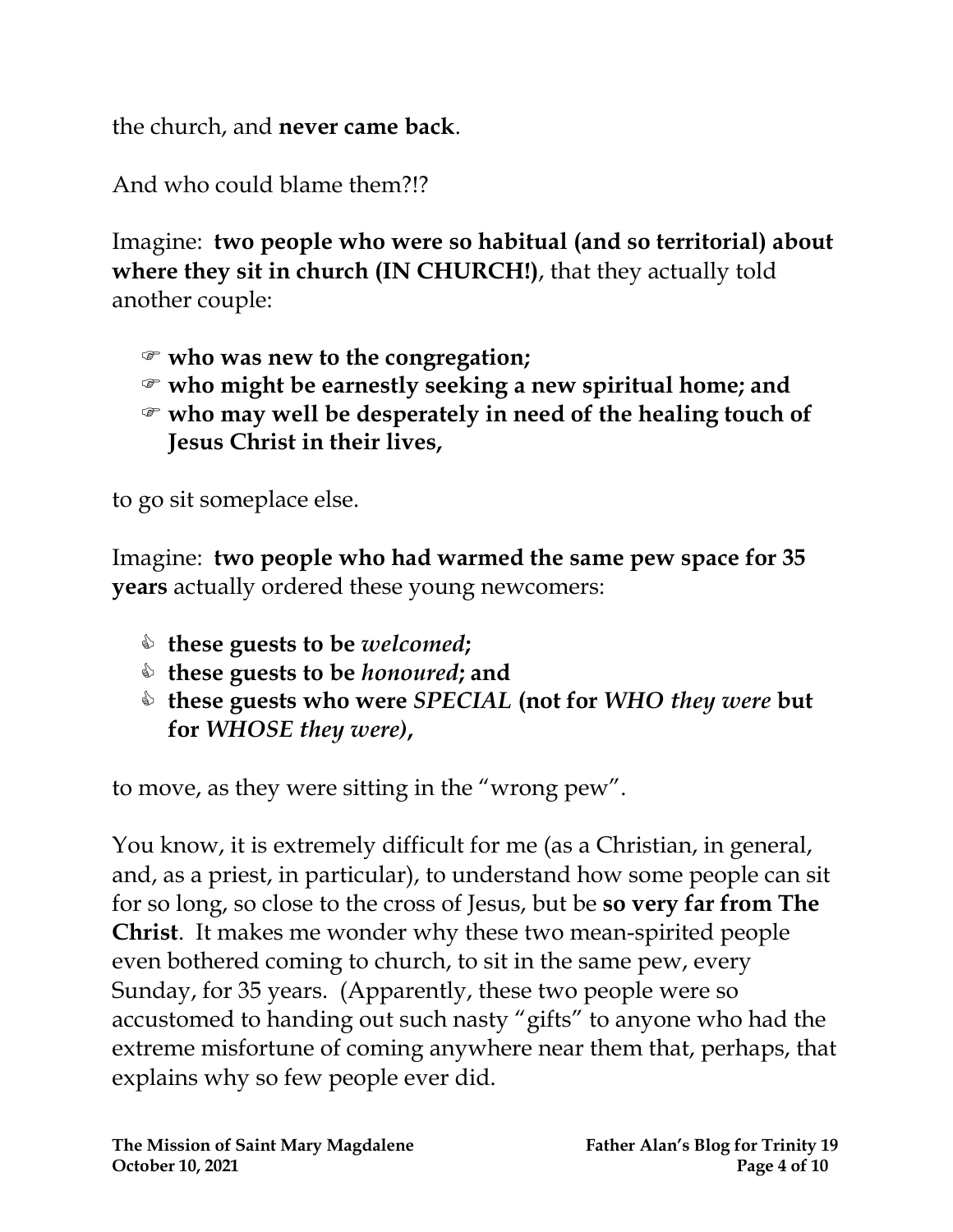Moreover, in the end:

- **the pain;**
- **the injury; and**
- **the suffering**

that these two people dished out only served to make their own lives

- **barren;**
- **empty; and**
- **devoid**

of any





Another case in point:

As young man – who was desperately trying to make his way back to faith in Jesus Christ – I began to attend a small, rural church. I sat in the very back pew, right on the aisle (so that, as soon as the service ended, I could scoot out the front door of the church without having to talk to anyone). Right after my third Sunday service at the "new" church, I started for the front door, as usual. However, my "escape route" was suddenly blocked by a big, smiling man who invited me out for coffee. Not able to come up with an excuse on the spur of the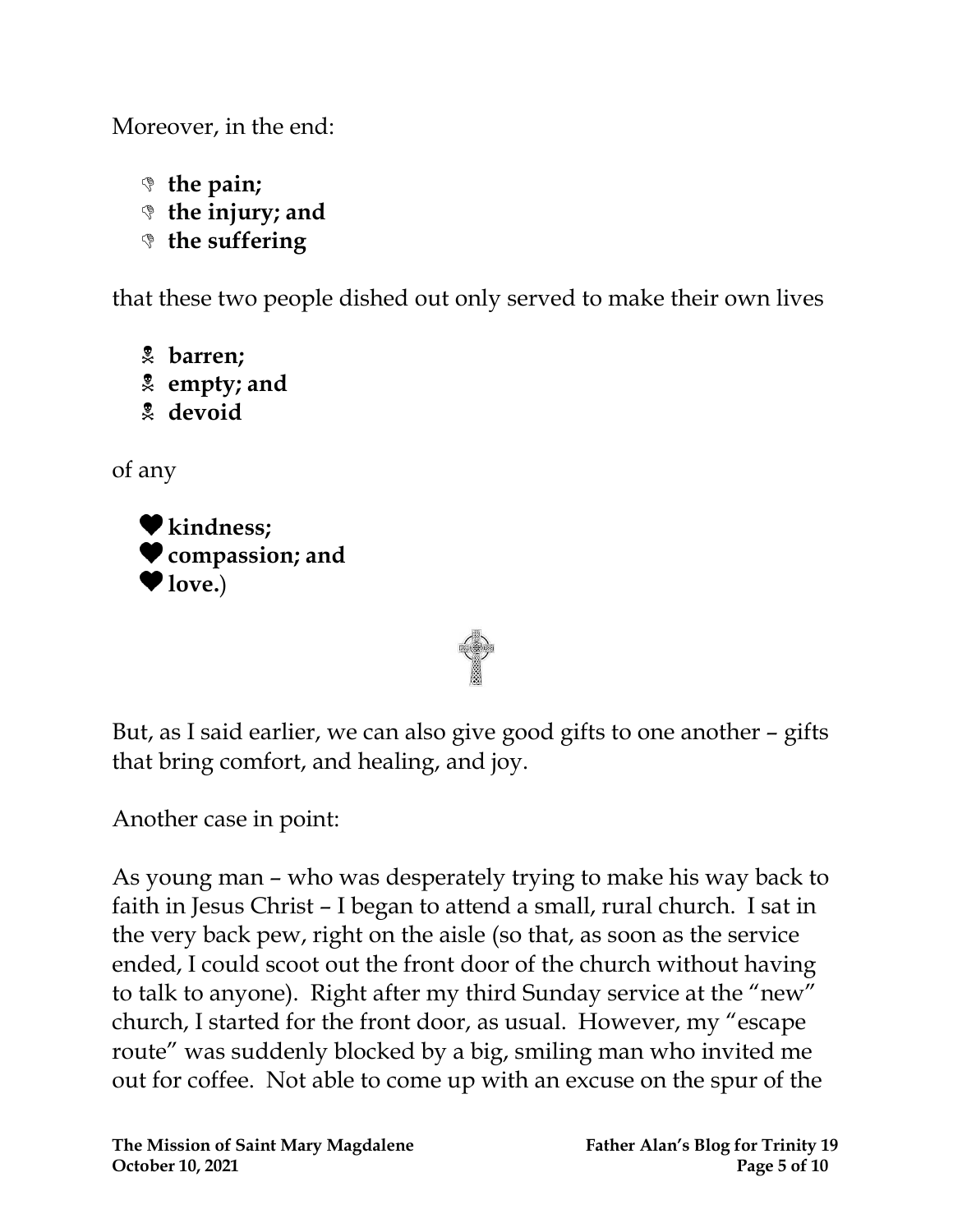moment, I reluctantly agreed and followed him in my car to the local Tim Horton's. Three hours (and many more smiles and tears) later, I remember thanking him profusely as we warmly shook hands, and then getting in my car, and driving home with this incredible spiritual "glow-on".

That day, that gentleman brought me much-needed comfort, healing, and joy. Furthermore, he made such an enormous difference in my life. For, truth to tell, had it not been for him, I might very well have "died on the vine" and left the church for good, as I was brand new in my spiritual journey, with one foot in Christ and the other still very much in "The World". Consequently, I was forever backsliding – and getting awfully tired of always feeling guilty for it. However, that three-hour coffee chat "sealed the deal" for me. I recall arriving home, falling on my knees, and rededicating my life to Jesus Christ. (Not surprisingly, that man and his wife sort of "took me in" as my spiritual guides and, eventually, close friends.)

Ultimately, though, he and I were called to take separate paths in our Christian journeys. However, about five years later, I happened to bump into him – now an ordained priest – at a Diocesan function. During the course of our conversation, I reminded him of that fateful Sunday a few years earlier when he had taken me out for a coffee. And I told him – in no uncertain terms – exactly what he had done for me that day, and what a huge difference he had made in my life.

Then, as I watched (or, rather, witnessed) his reaction – the surprised look on his face, the flushing of his cheeks, and the welling up of tears in his eyes – I knew, in that eternal, miraculous, instant that:

- **he, also, had received comfort;**
- **he, likewise, was brought healing; and**
- **he, too, was filled with so much joy that he wept aloud as he hugged me.**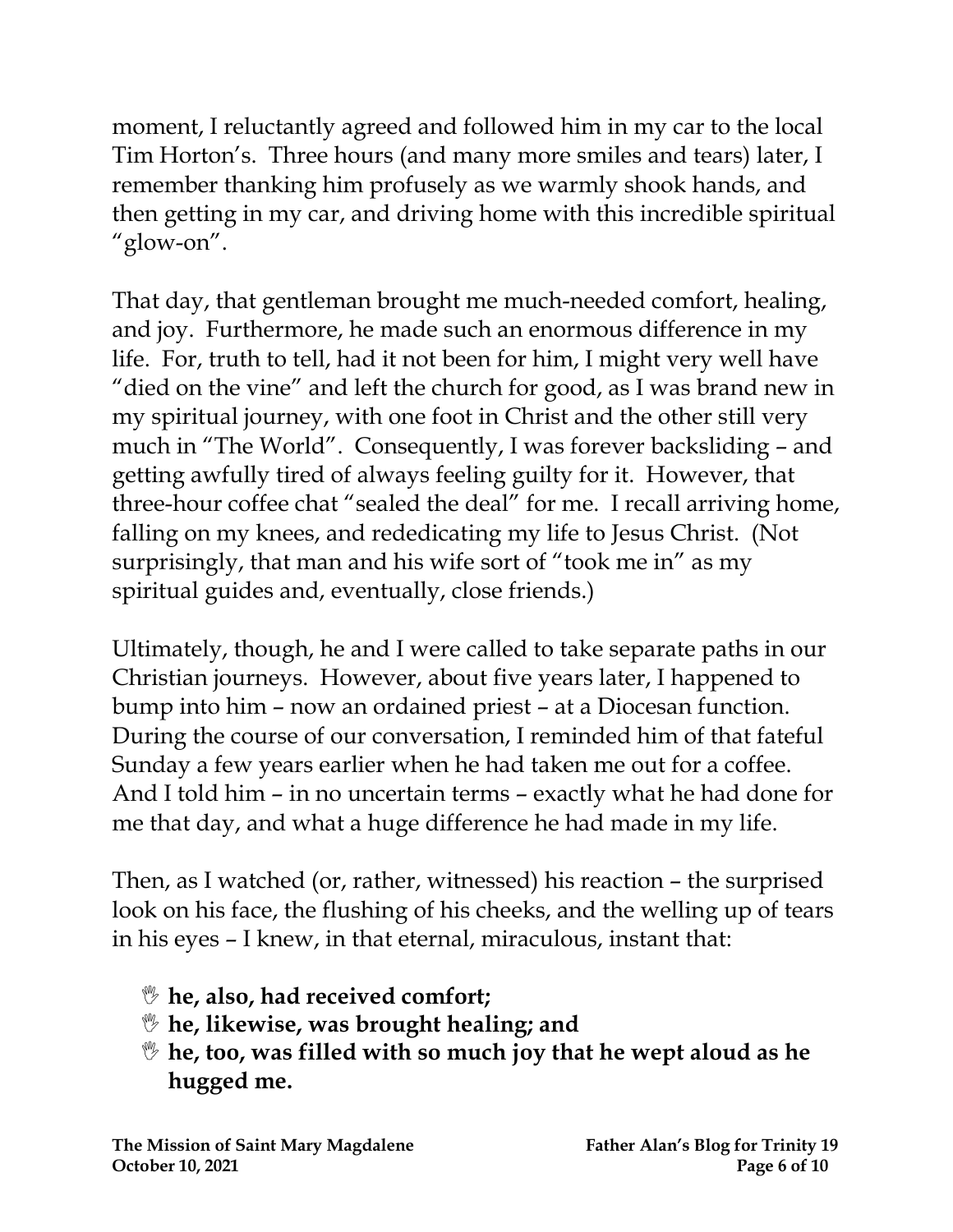

Today, The Nineteenth Sunday After Trinity, we are called to be "holy" for this is what pleases God. Yet, in our Collect we pray:

*"O God, forasmuch as without Thee we are not able to please Thee:"*

In other words:

#### **Without God, it is impossible to please God**.

Indeed, without God, we are like those pictured apart from Jesus by St. Paul in verses 17-19 of today's Epistle Lesson (Ephesians 4:17-32):

*"So I tell you this, and insist on it in the Lord, that you must no longer live as the Gentiles do, in the futility of their thinking. They are darkened in their understanding and separated from the life of God because of the ignorance that is in them due to the hardening of their hearts. Having lost all sensitivity, they have given themselves over to sensuality so as to indulge in every kind of impurity, and they are full of greed."*

Similarly, we are in the same sad, sinful condition of the man sick of the palsy, completely unable to get up from his bed (as described in verses 1-2 of today's Gospel Lesson from St. Matthew 9:1-18).

As a result, like the territorial pew-warmers, we find ourselves so far from the Christ because, in ourselves, we are not able to "please God". For, as Jesus Himself cautions us in St John 15:5:

### *"I am the vine; you are the branches. He who abides in Me, and I in him, bears much fruit; for WITHOUT ME you can do NOTHING."*

Therefore, in praying today's Collect, we take Jesus at His Word and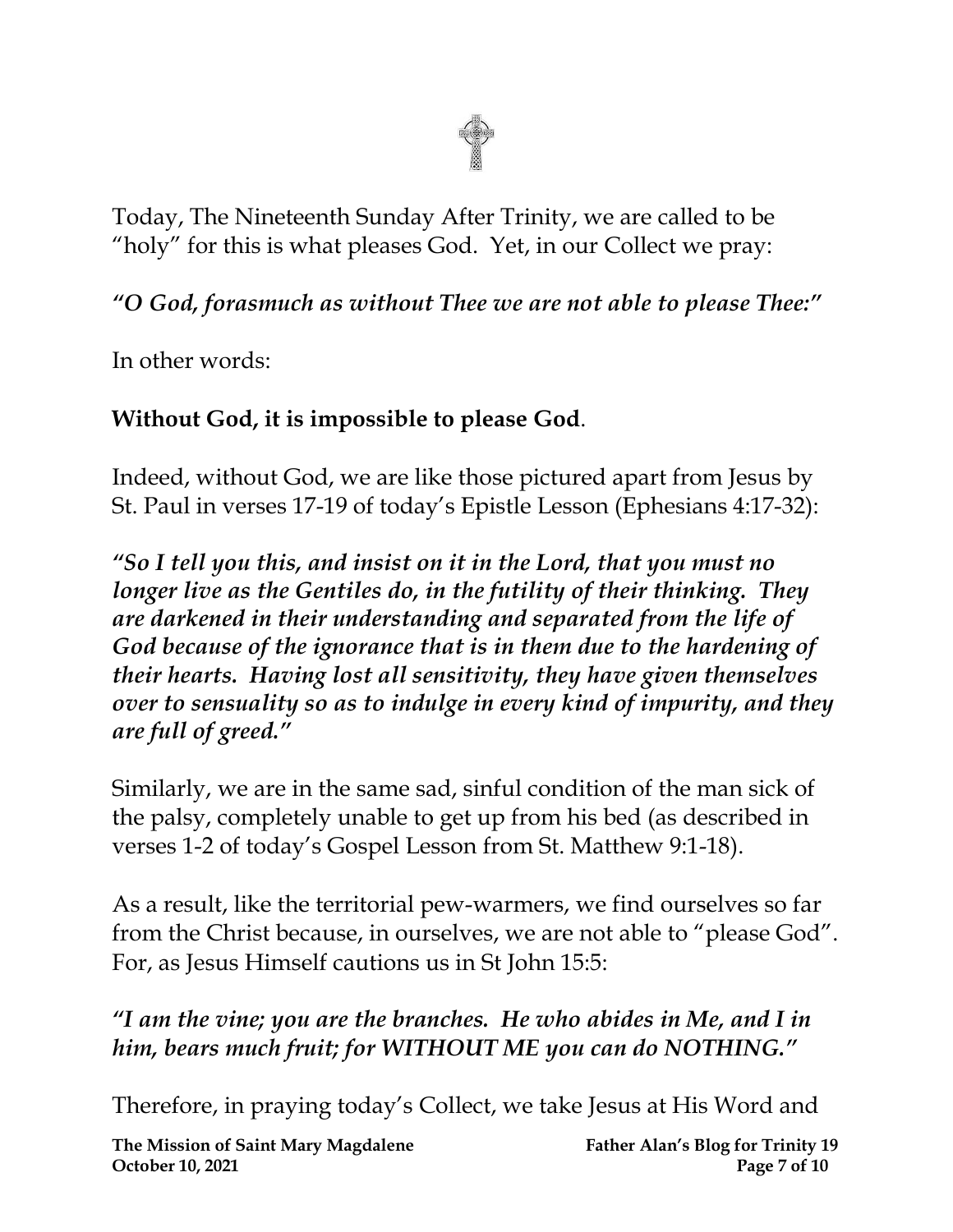ask His Holy Spirit to direct and rule our hearts. By so doing, we place our whole trust in Jesus Christ and **surrender ourselves** to Him, so that His Holy Spirit can accomplish our humble request. And so, like the big, smiling man at the small, rural church who played such a vital role in bringing a lost soul closer to Jesus, we can all work towards becoming (as St. Paul implores his readers in Ephesians 4:32):

*"…kind and compassionate to one another, forgiving each other, just as in Christ God forgave you."*



But, exactly, how do we **surrender**? Well, it's a simple process, really:

- **First, we acknowledge our** *sinfulness.*
- **Second, we acknowledge our need** *for a Saviour***.**
- **Third, we acknowledge our need** *for a Lord***.**
- **And fourth, we ask the Lord and Saviour Jesus Christ** *to take COMPLETE CONTROL of our lives* **–** *and REALLY mean it.*

We literally "put on a new person" by clothing ourselves in Jesus Christ and thereby placing ourselves (and our lives) under the guidance of His Holy Spirit. Only then are we healed of our "spiritual palsy" and begin to walk in newness of life. Likewise, today's Epistle Lesson from Ephesians 4 is a clear call to all Christians **to walk in the Spirit** – to contrast the new life of the Spirit with the old life of "the world, the flesh, and the devil".

Or, in short:

- **to learn how to give good gifts instead of bad; and**
- **to make (not break) lives, by bringing comfort, and healing, and joy to others.**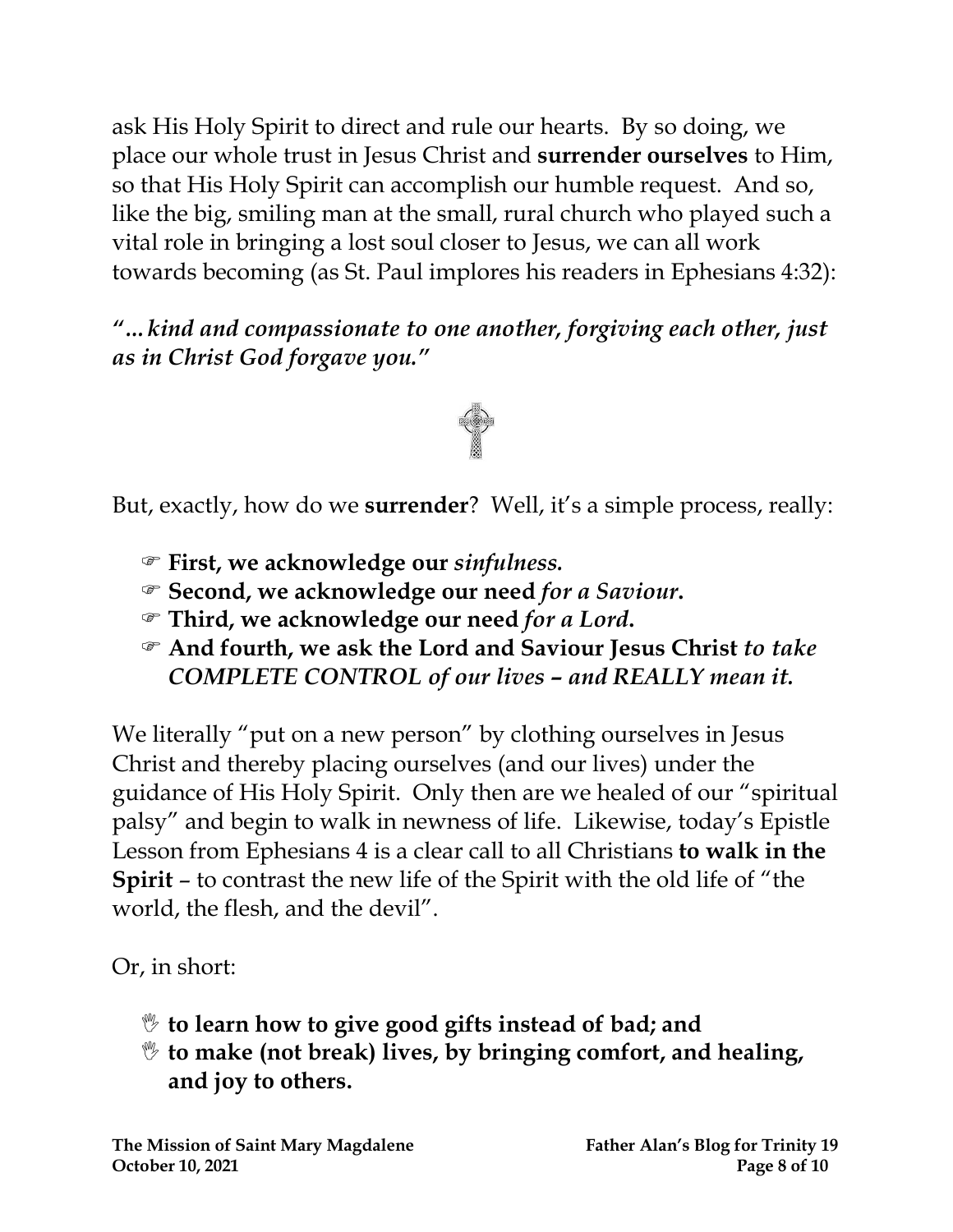As St. Paul counsels his readers in 1 Thessalonians 3:12-13:

*"May the Lord make your love increase and overflow for each other and for everyone else, just as ours does for you. May He strengthen your hearts."*

And again in 1 Thessalonians 5:14-15:

*"And we urge you, brothers, warn those who are idle, encourage the timid, help the weak, be patient with everyone. Make sure that nobody pays back wrong for wrong, but always try to be kind to each other and to everyone else."*

Lastly, in commenting on the story of Jesus' healing of the man sick of the palsy – today's Gospel Lesson from St. Matthew 9:1-18 – author Evan Daniel wrote in 1901 in his 710-page treatise, "The Prayer Book: Its History, Language, and Contents":

*"As he, who had lost the use of his limbs, was at the word of Jesus enabled to arise from his bed and walk, so they who are spiritually paralyzed may, by seeking the help of the Holy Spirit, recover the use of the higher faculties, and walk in newness of life."*



This day then, this Nineteenth Sunday After Trinity, let us renew our belief in all that God the Father has done – and has achieved – for us through His Son, Jesus Christ.

And let us seek, in all earnestness, the help of God's Holy Spirit to enable us to walk in newness of life.

Remembering that all of God's creatures are precious to Him: